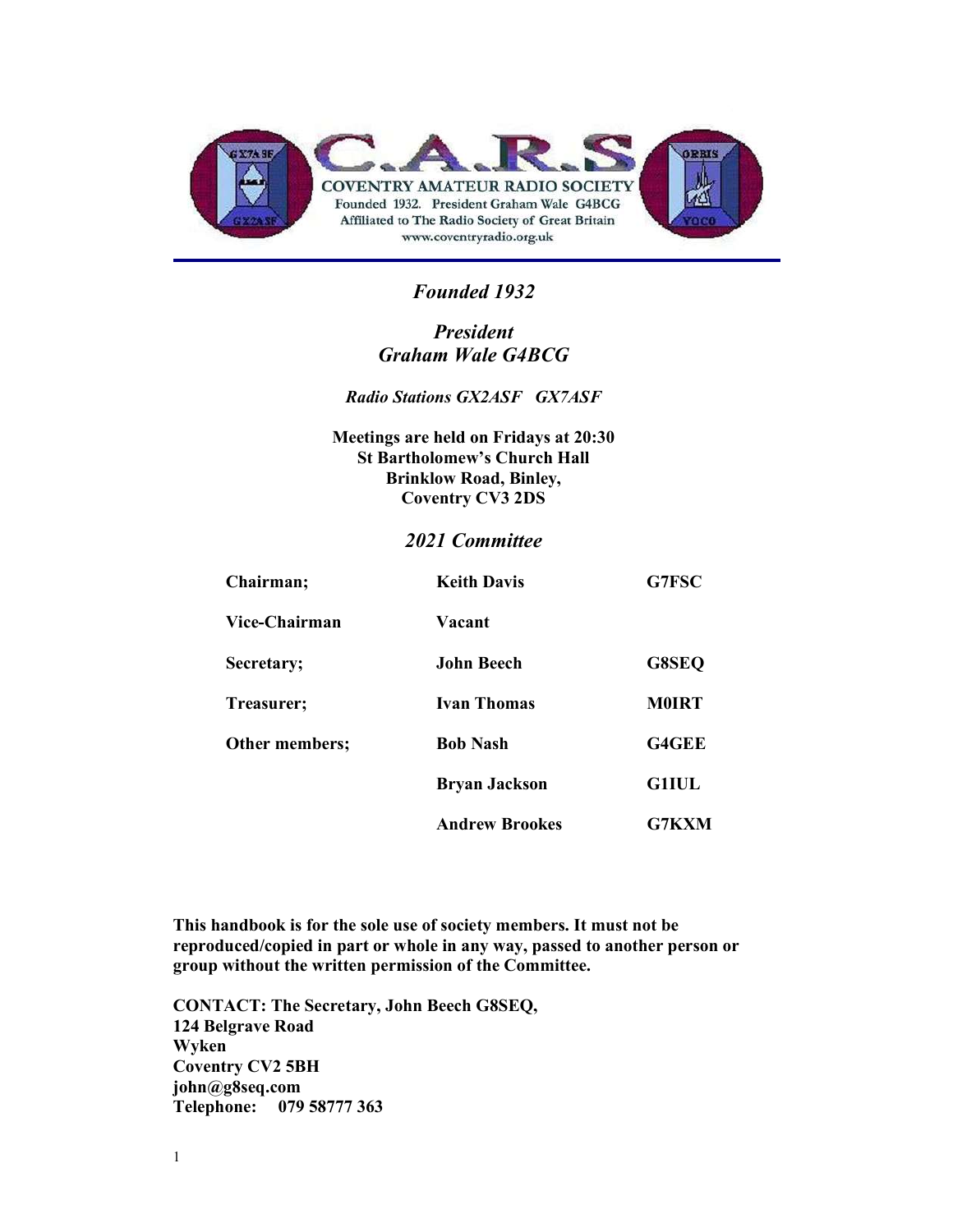### **Contents**

| <b>Member Contact List</b>                   | 3  |
|----------------------------------------------|----|
| <b>History of the Society</b>                |    |
| <b>Society Website</b>                       | 5  |
| <b>Committee Duties</b>                      | 5  |
| Programme                                    | 5  |
| <b>Social Events</b>                         |    |
| <b>Awards &amp; Trophies</b>                 |    |
| <b>Amateur Radio Licensing &amp; Tuition</b> |    |
| <b>Affiliation to RSGB</b>                   |    |
| <b>Club Call Signs</b>                       |    |
| <b>Society Frequency &amp; Nets</b>          |    |
| <b>Construction</b>                          |    |
| <b>Society Equipment</b>                     | 9  |
| <b>Society Constitution</b>                  | 10 |
| <b>QSLing</b>                                |    |
|                                              |    |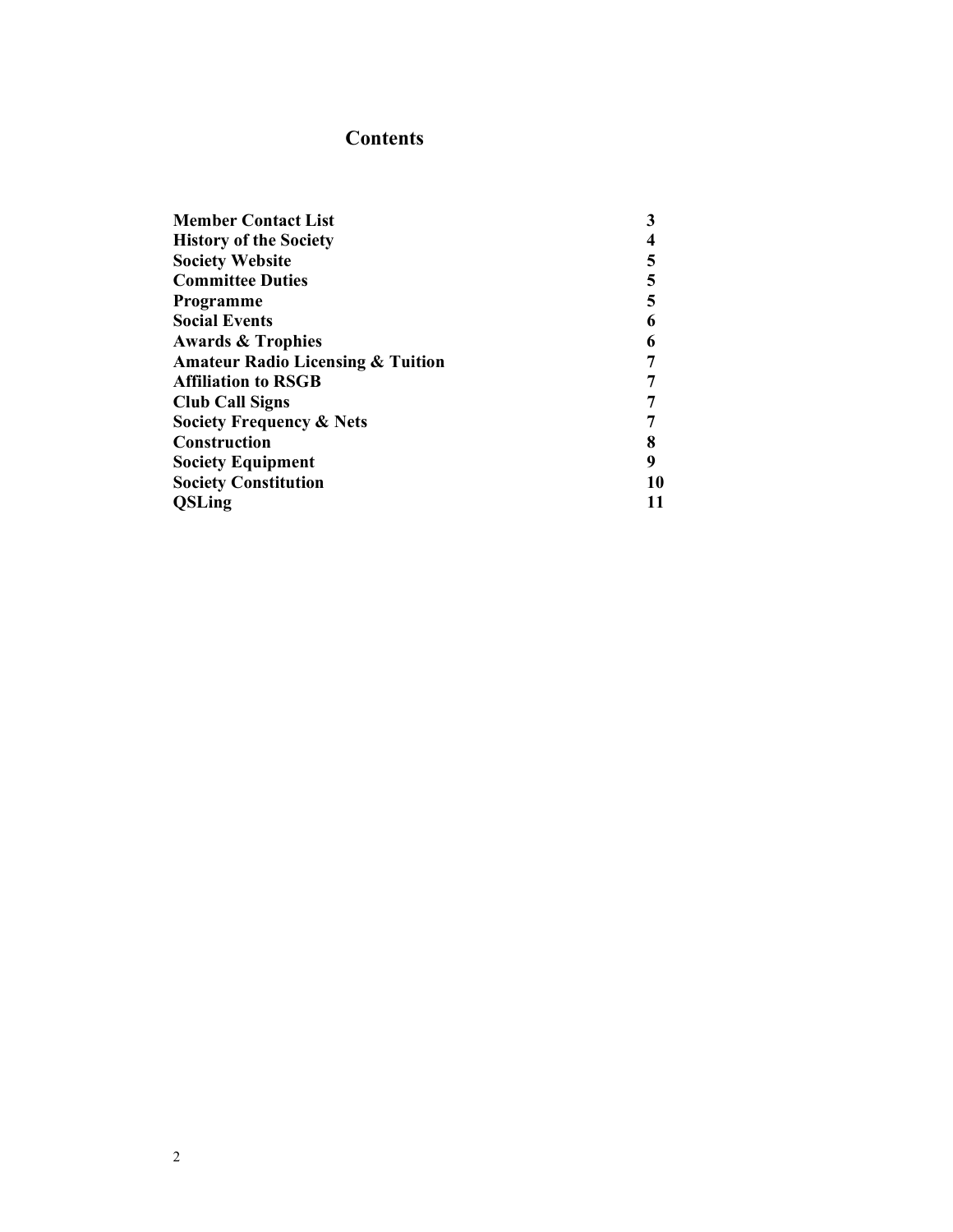# Member Contact List

This gives an indication of the society member to contact first if you require any help on a given topic. This list is referred to throughout the hand book.

| <b>Affiliation to RSGB</b>      | G8SEQ            |
|---------------------------------|------------------|
| <b>Construction</b>             | G8SEQ            |
| <b>Contact list</b>             | <b>M0IRT</b>     |
| Direction finding 2m (Fox hunt) | <b>COMMITTEE</b> |
| License tuition & examination   | G8SEQ            |
| <b>Membership list</b>          | <b>M0IRT</b>     |
| <b>Nets</b>                     | <b>COMMITTEE</b> |
| <b>Portable events</b>          | <b>G4GEE</b>     |
| Programme                       | G7FSC            |
| <b>Publicity</b>                | <b>G7KXM</b>     |
| <b>Rules and Constitution</b>   | <b>COMMITTEE</b> |
| Society call signs              | <b>G8SEQ</b>     |
| Website                         | M0LGW/G1IUL      |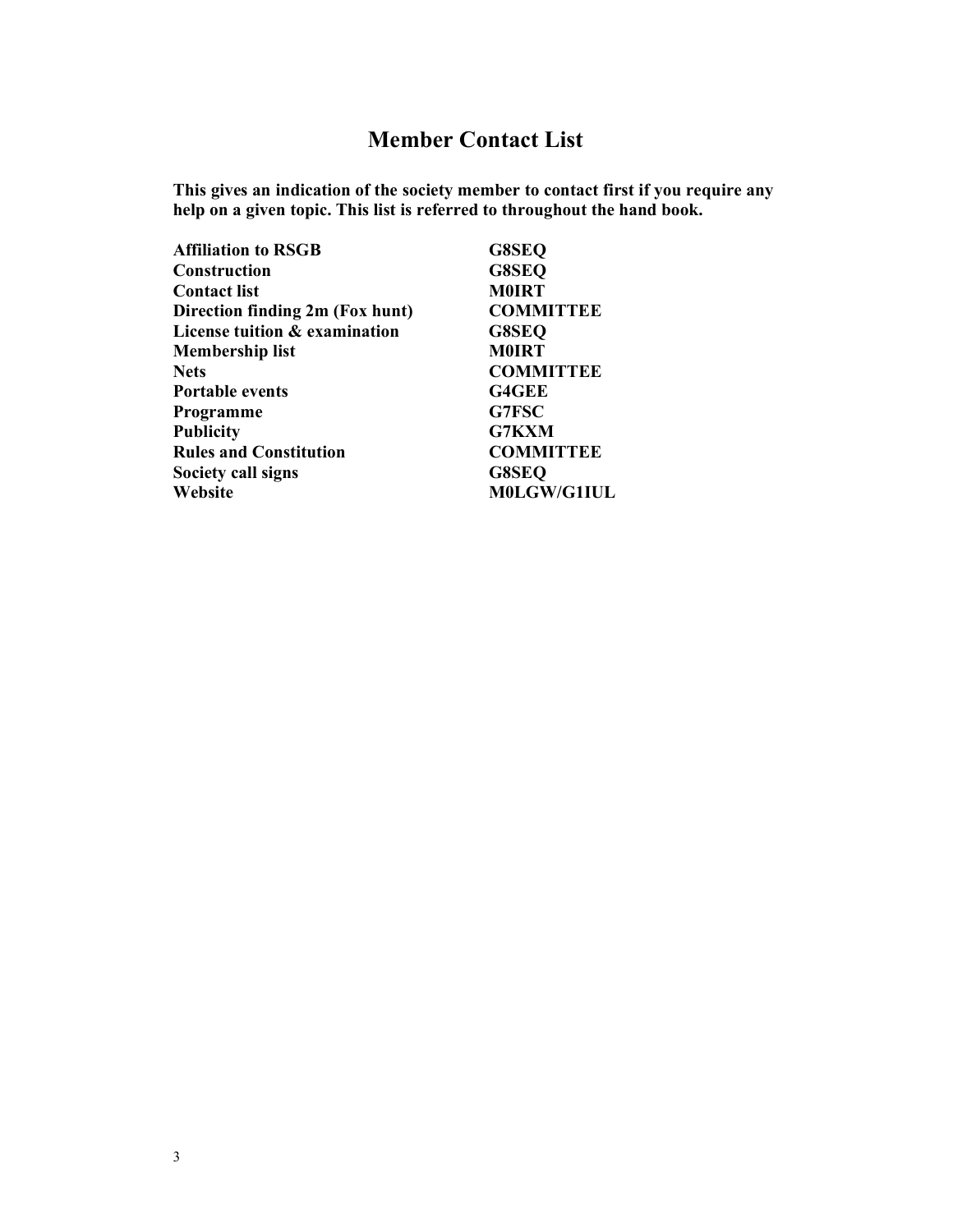#### History of the Society by the late G2FTK

In the late 1920s the Coventry Transmitters Association was formed by a number of local radio enthusiasts including G6CI, G6YU and G5SK. Meetings were held at Liggins's Cafe in Hertford Street on an occasional basis for twelve years.

In 1932 some of the members of this group, including G2YS, G5GR, G5PP and G5SK decided to form a new society. Popular Wireless magazine invited all interested persons to come to its first meeting. At this well attended event it was decided that the new group should be called Coventry Short Wave Radio Society. The motto on the new club's badge was 'Orbis Voco' (I cover the world). Meetings were held in the Ragged School at the back of New Buildings (which are still there behind the "Exchange and Mart"). The society progressed and began entering National Field Day from Burton Green by the water tower. In about 1936 the society was renamed Coventry Amateur Radio Society. During the war years many members saw active service and those still in Coventry held occasional get together at the home of Les Gardener, G5GR, usually on a Sunday morning. Collections were made and parcels of food and cigarettes etc. were sent off whenever possible.

A recall meeting of CARS in 1945 was held in the same room as before the war (unbelievably spared in the blitz). The programme for forthcoming meetings in 1939 was still pinned to the notice board! This meeting was attended by 58 people looking out for new interests after 6 sombre years. In 1946 CARS entered the Magazine Club Contest run by the Short Wave Magazine and won the event. In five years the society collected a 1st, two 2nds and two 3rds. CARS continued to enter National Field Day from Whitley Abbey (now a school) and Stoneleigh Deer Park.

In the 1950s the society moved to Queens Road with the long wire antenna crossing the telephone lines, much to the concern of the GPO. With development of the ring road the society moved to several locations including St. John's rooms on the Holyhead Road, the YMCA, the RAF Club, the Territorial Army HQ, Baden Powell House and our present HQ at Binley Church Hall. Here the society has an excellent car park, permanent antennae, refectory and a place to test and construct in a small way whilst also operating the society's stations GX2ASF and GX7ASF.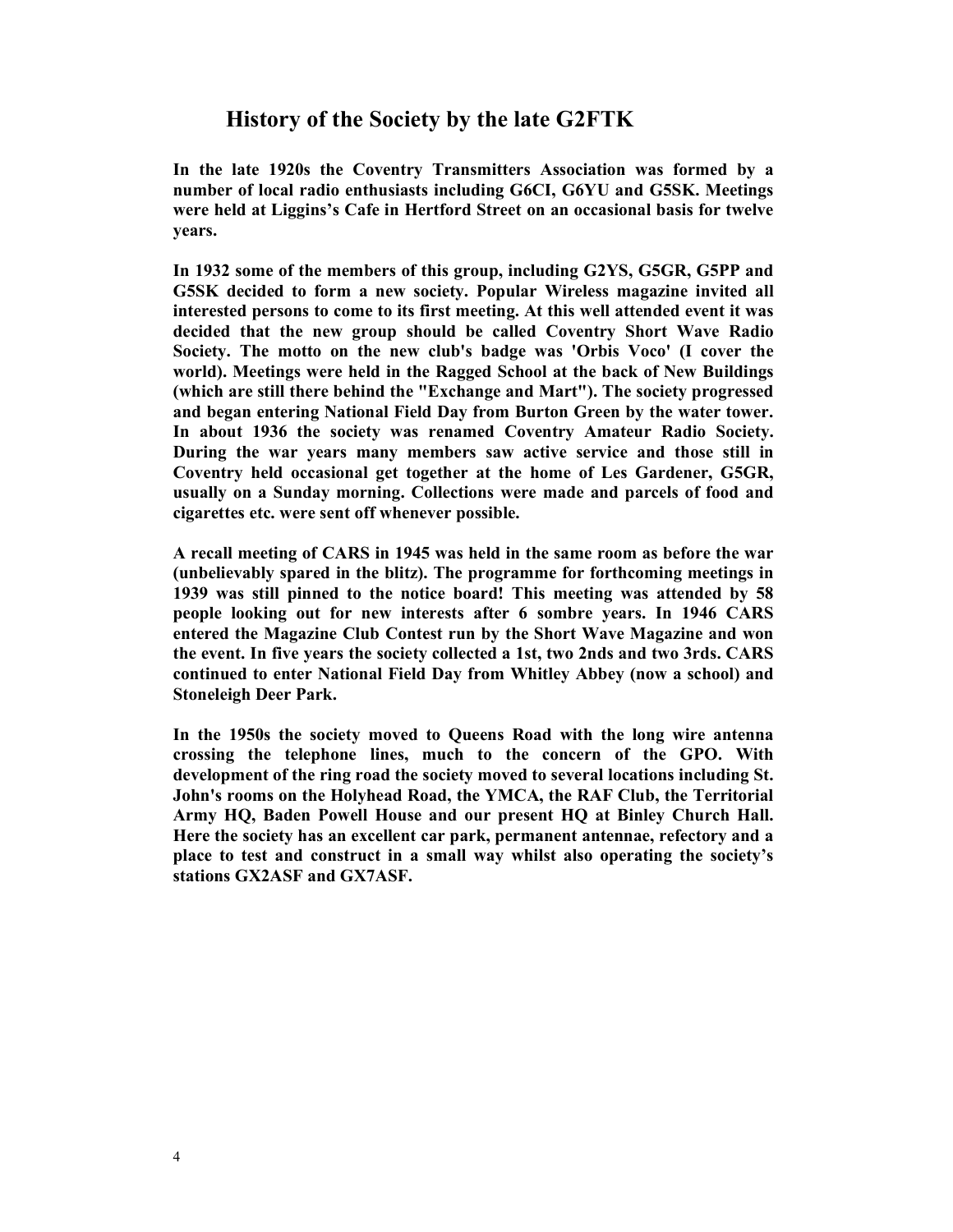## SOCIETY WEBSITE

http://www.coventryradio.org.uk

The website contains most of the information on the activities of the society. Any suggestions for enhancement of the website will be most welcome.

## COMMITTEE DUTIES

The society's committee manages the society on your behalf. The future success of the society depends on it offering events and facilities that its members find interesting and beneficial. To enable this to happen, you as a society member must inform the committee of any activities or facilities you would like added or discontinued.

Remember the committee are all volunteers and receive no payment for their efforts.

At each AGM the posts of Chairman, Vice Chairman, Secretary, Treasurer and some other members become available for re-election. Without these posts being filled the society cannot continue. So even if you do not fancy a spell on the committee, it is vital to the society's future that you get involved. Nominate someone as per the society's rules, who is willing and you think is able to fill a post.

## PROGRAMME

The programme will consist of a mixture of talks, activity nights and outdoor events and is posted on the society's website.

The committee also endeavour to have the diary published in RadCom and included into the RSGB weekly news.

A number of guest speakers give talks on radio and non radio related subjects throughout the year. If you know of any or would like a particular talk presented at the society please inform the programme manager. Some society members will give talks (long & short). If you would like to give a short talk and want help preparing a presentation please see the programme manager.

From time to time the committee will report on matters covered at the previous committee meetings, giving members a chance to ask questions and discuss any topic relevant to Society activities.

There will be a number of outdoor events when the days become longer. These will include DF and portable activities.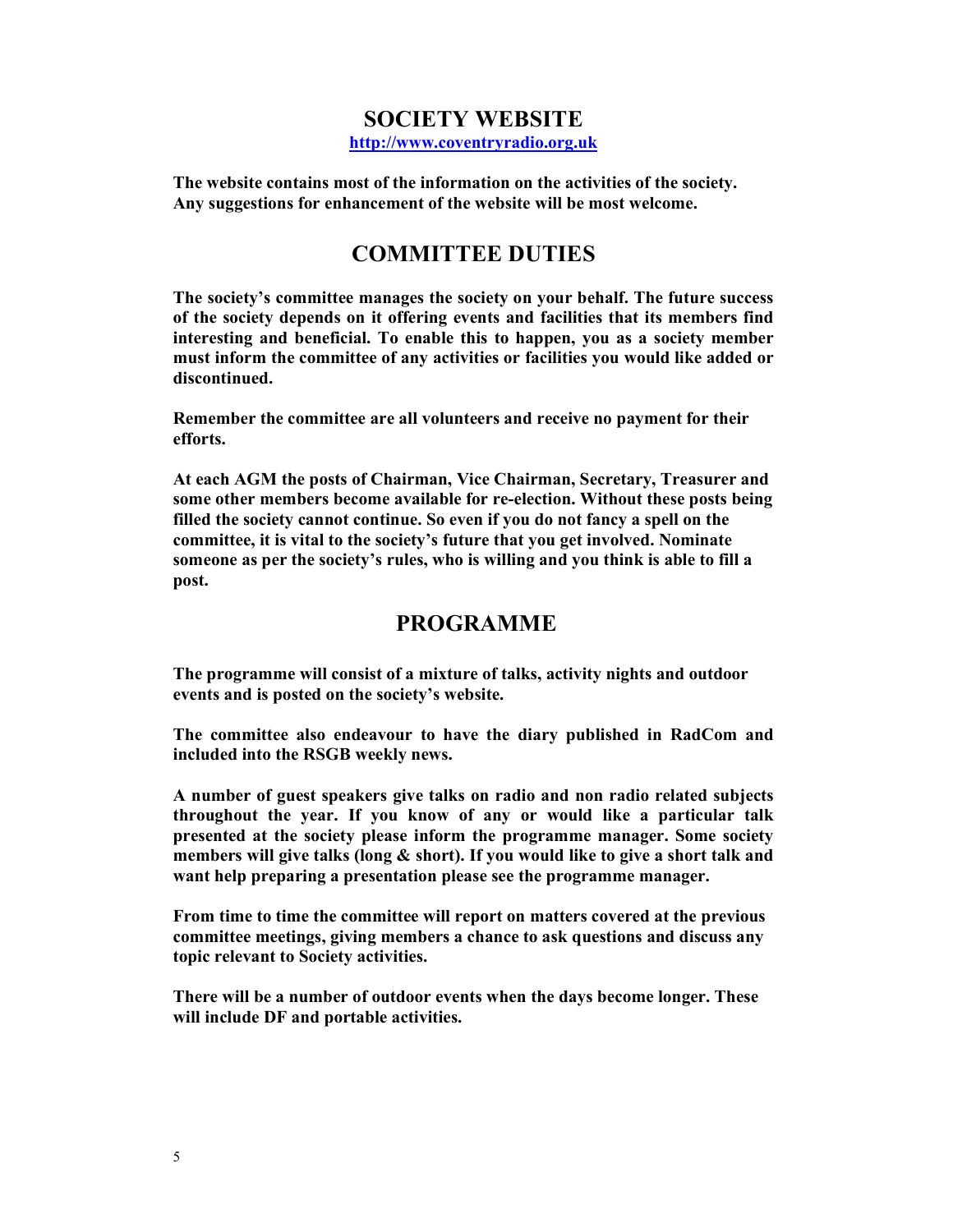## SOCIAL EVENTS

There are normally social events held during the year which give society members the chance to invite wives, husbands, children and friends along to enjoy a good social evening. Dates of these events are posted on the society's website.

Guy Fawkes Supper

This event is normally held during the month of November and is a social gathering at St Bartholomew's Church Hall to which friends and relatives may be invited and also a chance for the kids to get involved. Food is available and a raffle is held at the end of the evening. despite its title no fireworks are involved.

 $\bullet$ Annual Society Dinner

This event is normally held during January each year at a local restaurant or hotel.

Christmas Social Evening

This event is normally held during the month of December close to Christmas and is a gathering at a local hostelry or restaurant.

#### AWARDS & TROPHIES

The society promotes and presents annually awards for a number of events. Details of these along with past winners can be found in the 'Resources' section of the website.

These are:-

- G4ZMC Memorial Trophy for Portable Activity
- G2FDC Memorial Trophy for 2m Direction Finding
- G2FTK Memorial Trophy for the Society person of the year
- Michelle Penn Memorial for working Coventry's twin towns
- Alphabet Contest for working stations worked by QTH for each letter of the alphabet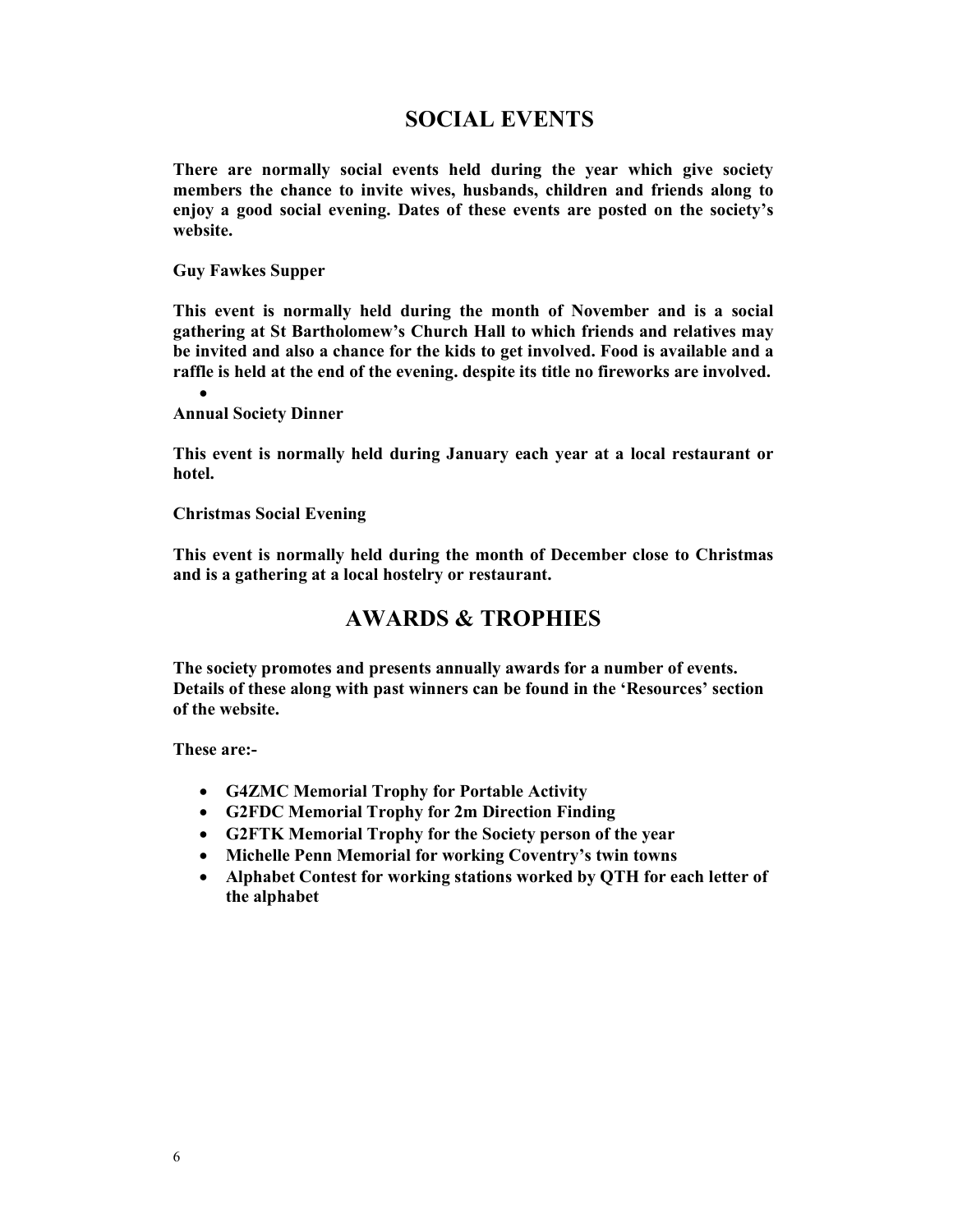#### AMATEUR RADIO LICENSING TUITION

CARS is authorised by the Radio Society of Great Britain to hold examinations for the Novice, Intermediate & Advanced class of licenses.

The Society has members who are authorised tutors for the programmes.

Detailed information can be found on the society's website.

AFFILIATION to the RADIO SOCIETY of GREAT BRITAIN (RSGB)

The society is affiliated to the Radio Society of Great Britain. This provides the society with an extensive range of services. The more tangible of these being as follows,

Discounts on RSGB books and services Access to RSGB Audio visual library A society copy of RadCom magazine each month.

Society members do not have to be members of the RSGB to take advantage of the many services, for more information see contact list page 2.

SPRAT magazine

The society normally subscribes to Sprat magazine, the journal of the GQRP club. Copies are kept for members to read or borrow.

## SOCIETY CALL SIGNS

The society holds two call signs, GX7ASF and GX2ASF. These call signs are normally activated whenever the society meets and at special events organised by the society.

#### SOCIETY FREQUENCY

The society tries to use one particular frequency on 145.375 MHz for talk in to society meetings on Friday evenings and for the operation of the society's call sign during nights on the air and special events. This is dependent on no one else using it at the time, in which case one channel up or down should be the next choice. If this frequency is used regularly operators outside the society will become aware of this.

#### SOCIETY NETS

The society runs net on a number of bands. Details can be found on the society's website.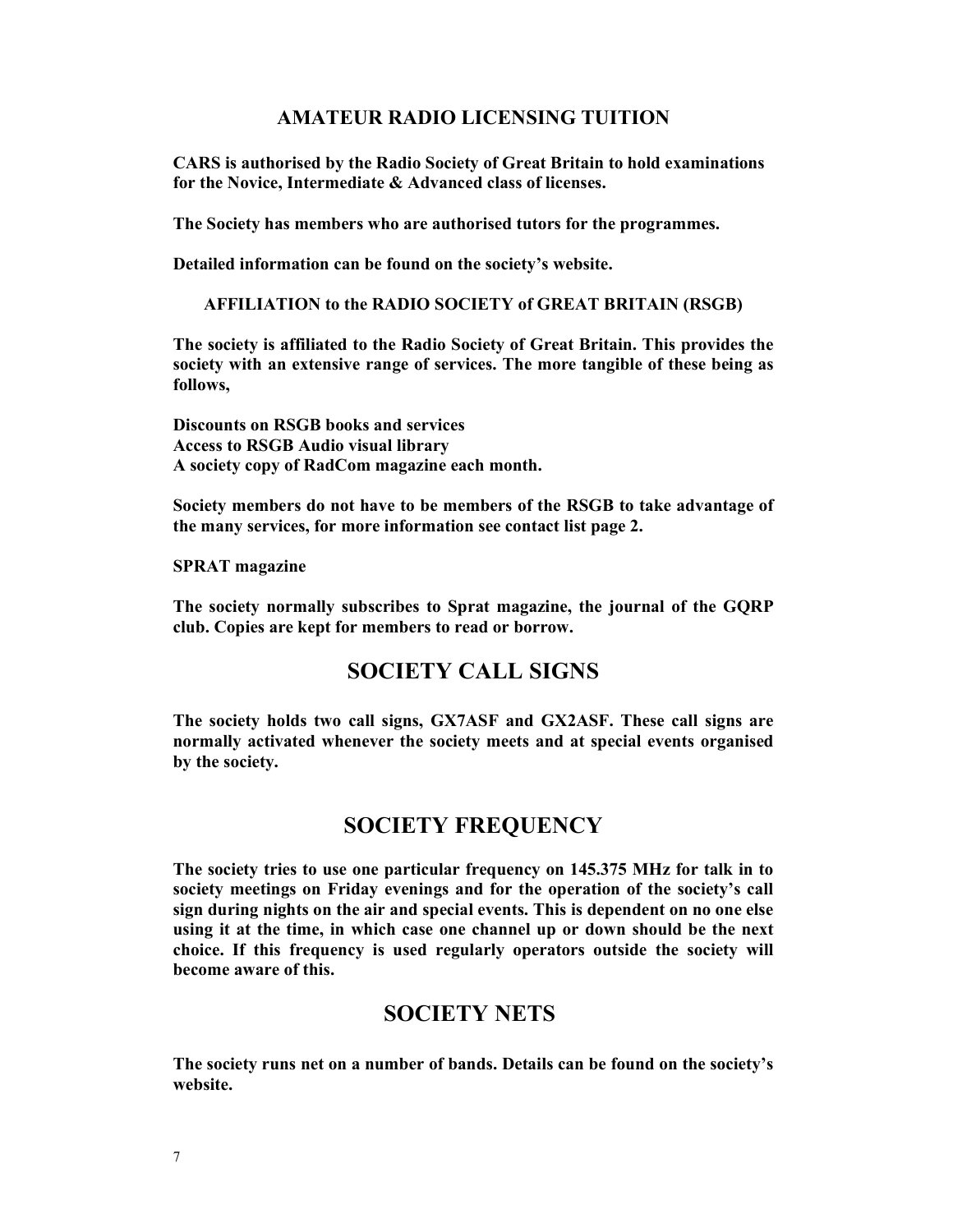## CONSTRUCTION

Society construction nights

Equipment construction, diagnostics and repair can be carried out by society members on any club 'Activity Night'.

Equipment available

Equipment is available at the society to aid construction soldering irons, frequency counters, oscilloscope and various meters etc. However members are asked to check with the Secretary at least a week in advance to arrange for specific items to be made available so as to avoid disappointment on the night. Any other committee member will do this in the contacts absence. This notice is required as certain items are also available for society members to hire and use at their home QTH.

Diagnostic equipment

Some society members are willing and able to make diagnostic equipment available at Radio Workshop nights. This includes such items as signal generators and spectrum analysers.

If you have any of this type of equipment which you would be willing to make available on Radio Workshop nights please bring it along.

Help and guidance

A number of society members have a vast range of experience in different areas of equipment construction and repair. They are willing to assist and give guidance to other less experienced club members. If you require any help and are not sure who to talk to, contact a committee member in the first instance that will be able to direct you to the right person.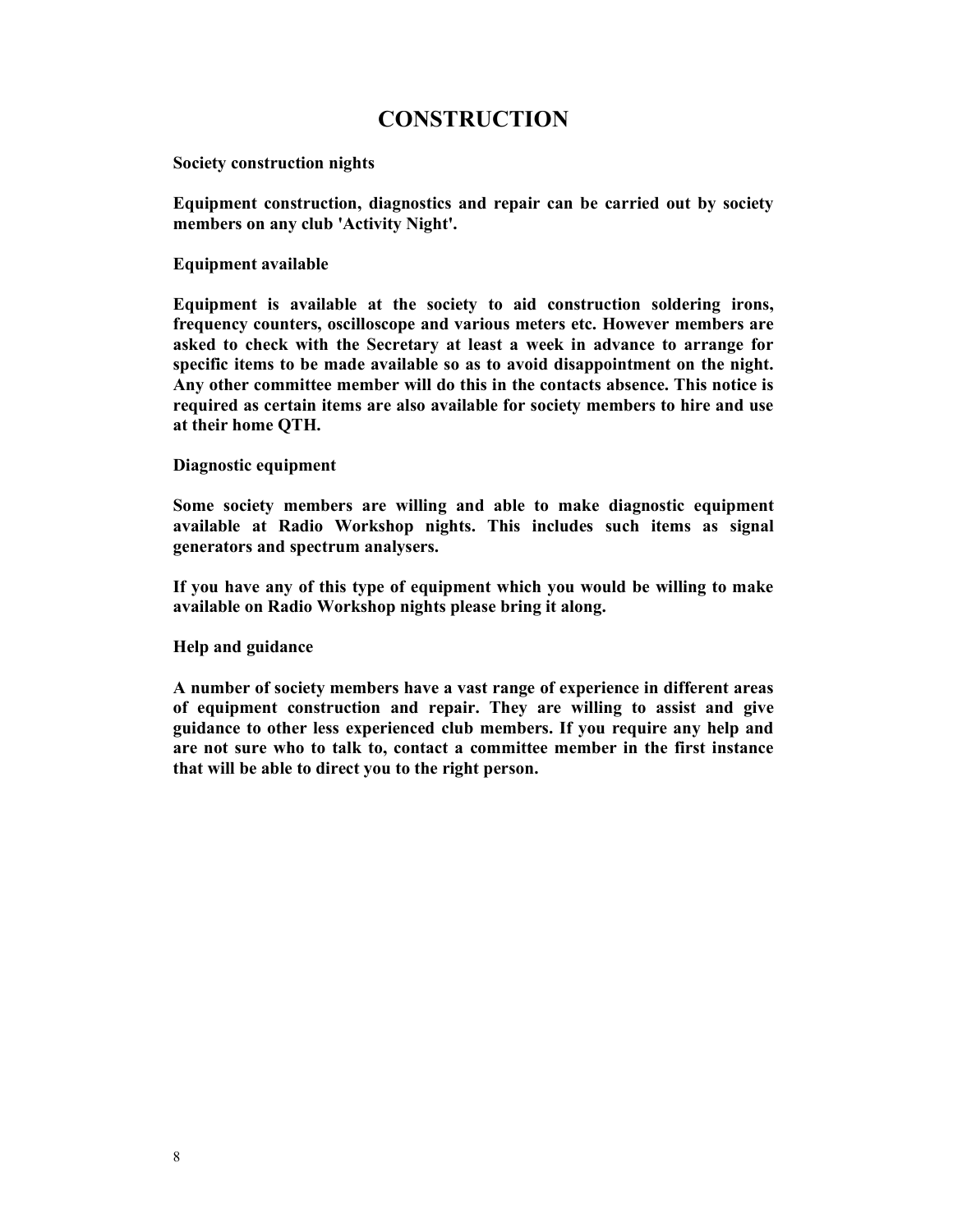# SOCIETY EQUIPMENT

HF Station

Yaesu F857 HF Transceiver Alinco DX70 HF Transceiver Prowhip Vertical aerial 80m/40m trapped dipole Cobweb aerial HF bands

VHF Station

Aerial 6m/2m/70cm Colinear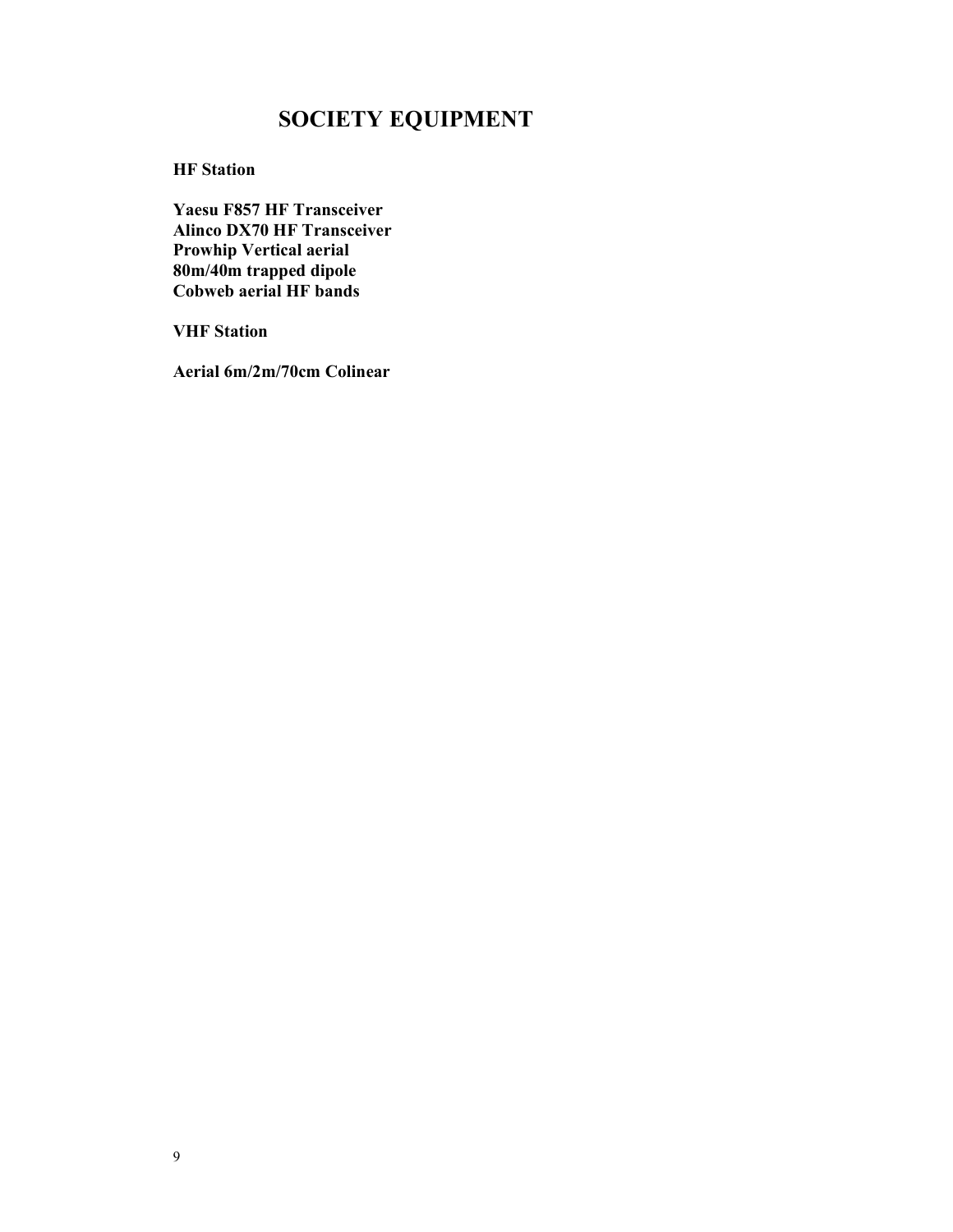## SOCIETY'S CONSTITUTION

This was approved at an A.G.M. held on 9<sup>th</sup> October 2013 St Bartholomew's Church Hall Brinklow Road, Coventry. A detailed document can be found on the society's website in the 'Resources' section.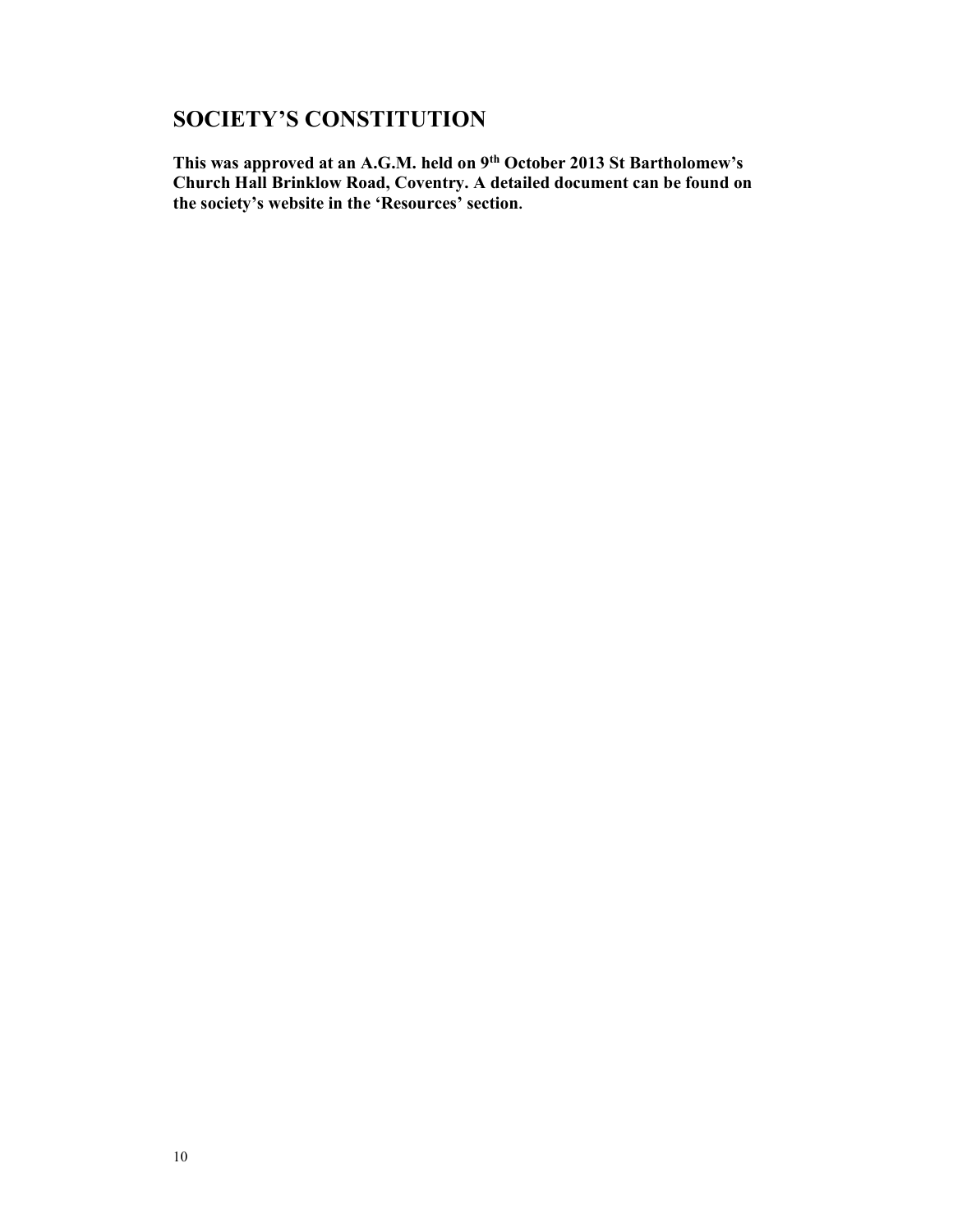# **QSLing**

Obtaining QSL cards is an integral part of our hobby. Many awards require QSL cards for confirmation of contacts.

These can be obtained electronically using the ARRL's Logbook of the World (LOTW) or by the conventional paper route (QSL cards).

The RSGB bureau will process your outgoing cards if you are a member. You can receive cards from the RSGB sub manager without being a member provided that you send the sub manager a supply of suitable stamped addressed envelopes.

The RSGB bureau is pretty efficient but it isn't an instantaneous service. Remember some countries do not have much in the way of a QSL service. Other countries charge members and non-members for processing outgoing and incoming cards. Our society does not.

Some countries are enthusiastic QSLers (Germany). Others are less than enthusiastic (UK).

QSLing for AWARDS

Make sure your outgoing cards are filled in correctly with no alterations. the ARRL will reject any card with alterations on them.

Make sure you have the following:-

Date indicating the format.

 Some countries use year month day, others month, date, and year as format.

Make sure your date indicates the order of the figures

- \* Time in GMT (hard work if you are a VK)
- \* Mode i.e. 2 x SSB, 2 x CW
- \* RS(T) 59, 599
- \* Call sign of contact clearly written. Cross 7 and 0. It helps the Europeans.
- \* Band in MHz 1.8,3.5,7,10,14,18,21,24,28,50,70,144,432 etc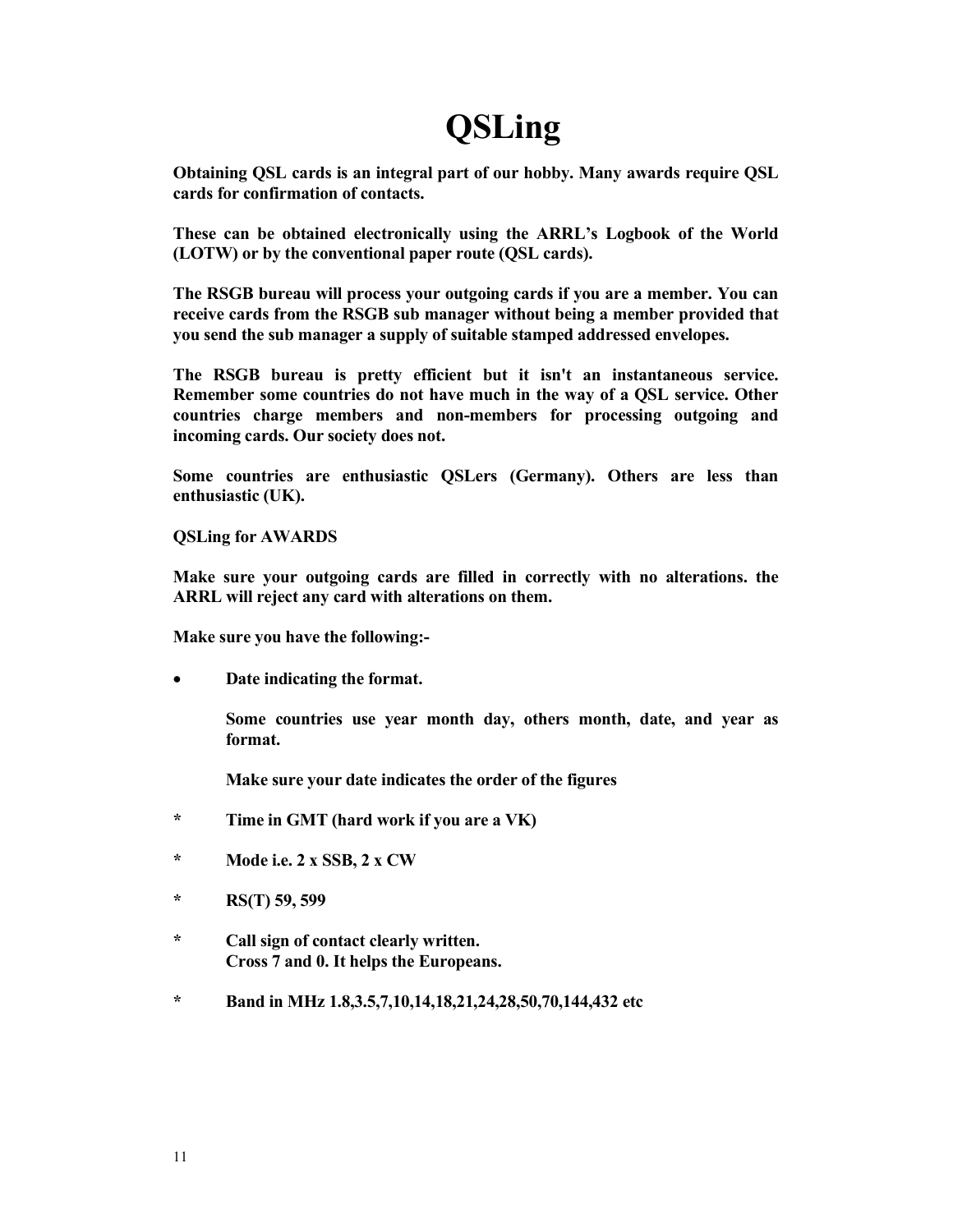#### SENDING CARDS to the BUREAU

- \* Sort your cards in country order.
- \* For Gs sort in call sign number order by country.
- Send to RSGB HQ, QSL Bureau.

#### RECEIVING CARDS FROM the RSGB

- \* For your G (England) cards send envelopes to the sub manager. List can be obtained from RSGB HQ.
- \* If you operate in GD, GI,GJ,GM,GW or GU send envelopes to the manager in the G country OR tell your contacts to QSL via your G call.
- \* Send stout A4 (folded) size envelopes, addressed and stamped. Number the envelopes for your reference.
- \* If you operate in another country including EI make sure you tell the stations you work to QSL via home call.
- \* Do not badger your sub manager. He/she will send out cards quickly after they are received.

#### DIRECT QSLing

This is the quickest (generally) and the most expensive route.

#### To the Contact

- \* Send a suitable addressed envelope with payment for postage. Place in a lightweight envelope. Make sure the payment for postage isn't visible.
- \* Make sure the envelope is sealed.

#### POSTAGE

- \* International Reply Coupons (IRCs) can be obtained from the post office. They have a limited life and are expensive.
- \* \$1 US bills. These can be purchased from American Express & Thomas Cook over the counter. They charge commission. Save your money and buy say in \$20 amounts. These notes are valuable currency on world-wide basis.
- \* For correspondence with the USA try and obtain US postage stamps from people travelling to the states.